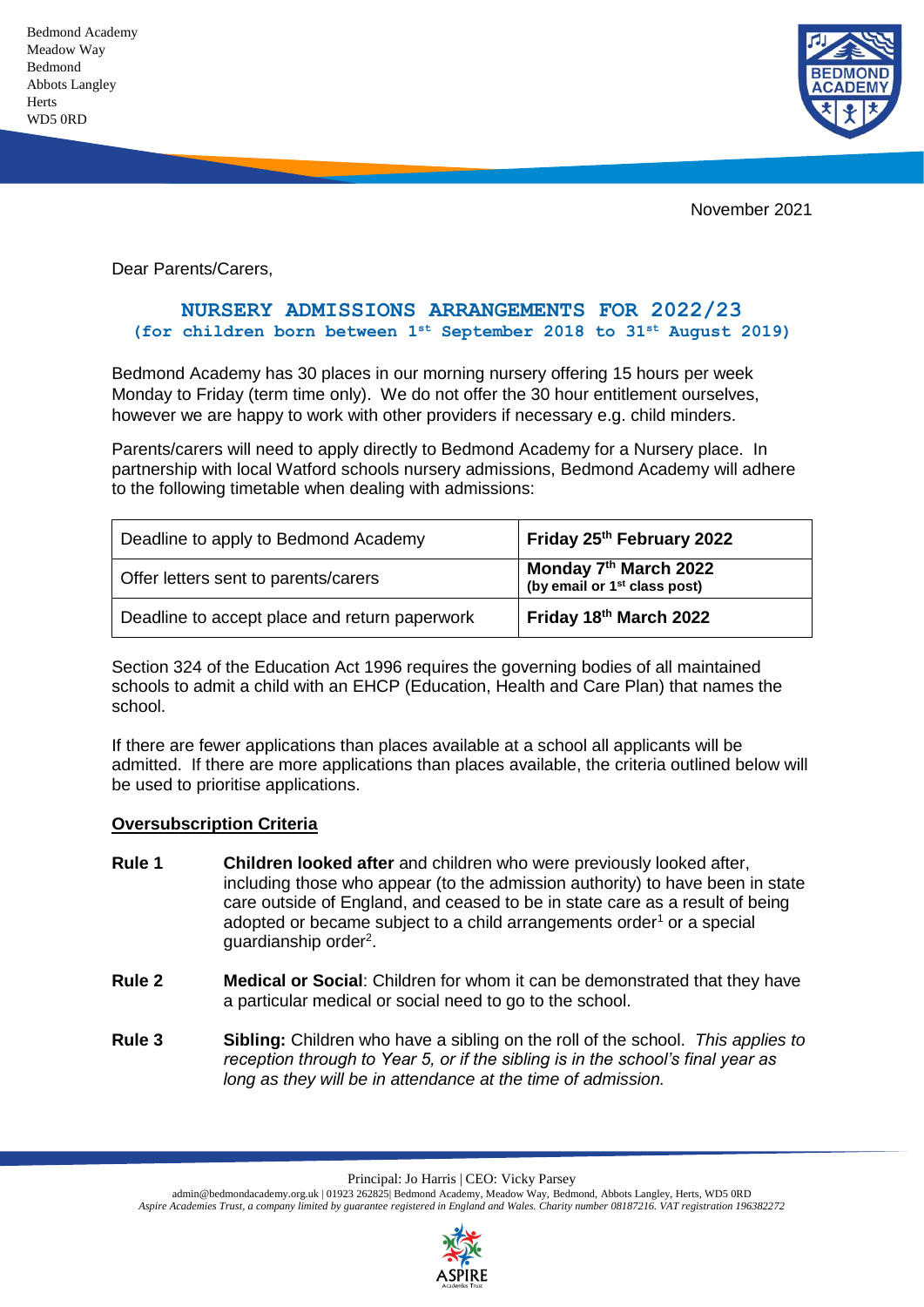

# **Rule 4 Children of Staff**:

Children of staff can only be admitted in the following circumstances: • if the member of staff has been employed at the school for two or more years at the time at which the application for admission to the school is made, and/or

• if the member of staff is recruited to fill a vacant post for which there is a demonstrable skill shortage.

For the purposes of satisfying these criteria, a member of staff is defined as a permanent member of the teaching staff, or a permanent member of the nonteaching staff. This definition does not include contract staff. This definition does not include peripatetic staff employed by Hertfordshire County Council.

The member of staff must be employed at the individual school. Children of staff employed by the MAT or at a "linked" or federated school cannot be prioritised under this rule. The child must be living permanently with the member of staff including step children and the children of partners living permanently in the same house.

**Rule 5 Nearest School**: Children for whom it is the nearest school or academy. This includes all schools except those which allocate places on the basis of faith (membership or practice) before allocating on the basis of distance/location.

## **Rule 6 Distance**: Children who live nearest to the school. *Children not considered under Rule 5 will be considered under Rule 6.*

These rules are applied in the order they are printed above. If more children qualify under a particular rule than there are places available, the next rule will be used to further prioritise children.

## **Tie Break**

When there is a need for a tie break where two different addresses are the same distance from a school, in the case of a block of flats for example, the lower door number will be deemed nearest as logically this will be on the ground floor and therefore closer.

## **Continuing Interest**

After places have been offered, the school will maintain a continuing interest (waiting) list. A child's position on a CI list will be determined by the admission criteria outlined above and a child's place on the list can change as other children join or leave it.

The school will use the same definitions and measuring system as outlined in Hertfordshire County Council's admissions literature, which is available at [www.hertfordshire.gov.uk/admissions.](http://www.hertfordshire.gov.uk/admissions)

## **Fair Access**

The school will admit children under the Fair Process Protocol before those on continuing interest, and over the Published Admission Number (PAN) if required.

Principal: Jo Harris | CEO: Vicky Parsey

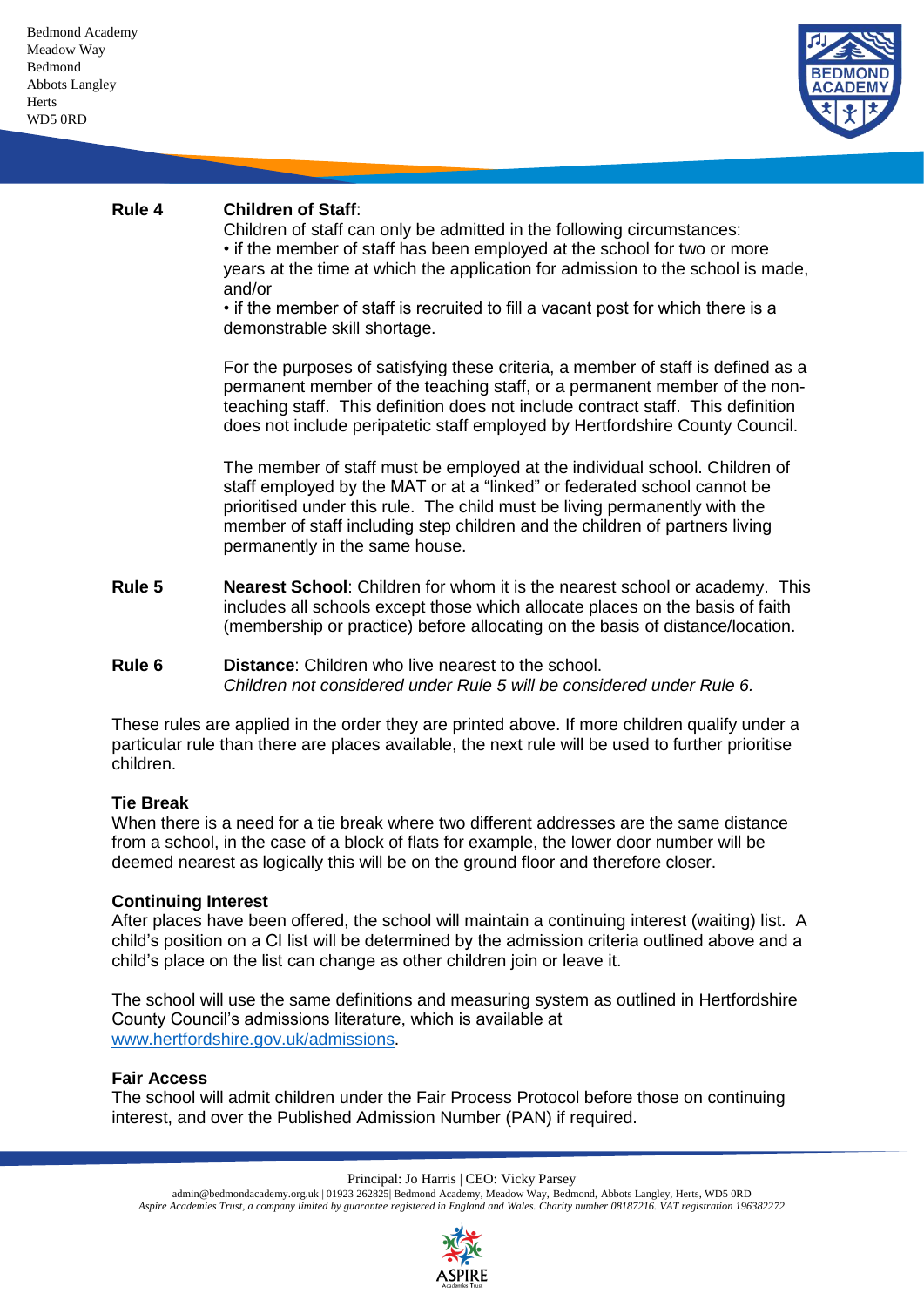

# **NURSERY APPLICATION FORM FOR 2022**

| PLEASE USE BLOCK CAPITALS                                                                                                                                                                                                             |                                                                                                                                                           |   |         |          |
|---------------------------------------------------------------------------------------------------------------------------------------------------------------------------------------------------------------------------------------|-----------------------------------------------------------------------------------------------------------------------------------------------------------|---|---------|----------|
| <b>First name:</b>                                                                                                                                                                                                                    |                                                                                                                                                           |   |         |          |
| Middle name:                                                                                                                                                                                                                          |                                                                                                                                                           |   |         |          |
| <b>Family name:</b>                                                                                                                                                                                                                   |                                                                                                                                                           |   |         |          |
| Date of Birth:                                                                                                                                                                                                                        | I                                                                                                                                                         | I | Gender: | M/F      |
| <b>NHS number:</b>                                                                                                                                                                                                                    |                                                                                                                                                           |   |         | $l = -l$ |
|                                                                                                                                                                                                                                       | Your relationship to the child: (e.g. mother/<br>father/carer/stepmother/father/social worker)<br>Your child's permanent address (at time of application) |   |         |          |
| <b>Address:</b>                                                                                                                                                                                                                       |                                                                                                                                                           |   |         |          |
| <b>Special Educational Needs</b><br>Does your child have a Statement of Special Educational Needs or<br>Yes/No<br>Educational Health and Care Plan (EHCP)? (Please provide<br>evidence with this form)                                |                                                                                                                                                           |   |         |          |
| At risk<br>Is your child, or a sibling of your child, subject of an inter-agency<br>child protection plan and has been placed on the Child Protection<br>Register? (Please provide evidence with this form)                           |                                                                                                                                                           |   | Yes/No  |          |
| <b>Children in Public Care</b><br>Is your child looked after, or was previously looked after and is<br>Yes/No<br>now adopted, or with a child arrangements or special guardianship<br>order? (Please provide evidence with this form) |                                                                                                                                                           |   |         |          |
| <b>Social or medical reasons</b><br>Do you have a particular medical or social need to go to this<br>Yes/No<br>school? (Please provide supporting evidence with this form)                                                            |                                                                                                                                                           |   |         |          |
| their name and date of birth:                                                                                                                                                                                                         | If you have a sibling at this school, enter                                                                                                               |   |         |          |
| attended (if applicable)                                                                                                                                                                                                              | Early years setting/s child attends or has                                                                                                                |   |         |          |

Principal: Jo Harris | CEO: Vicky Parsey

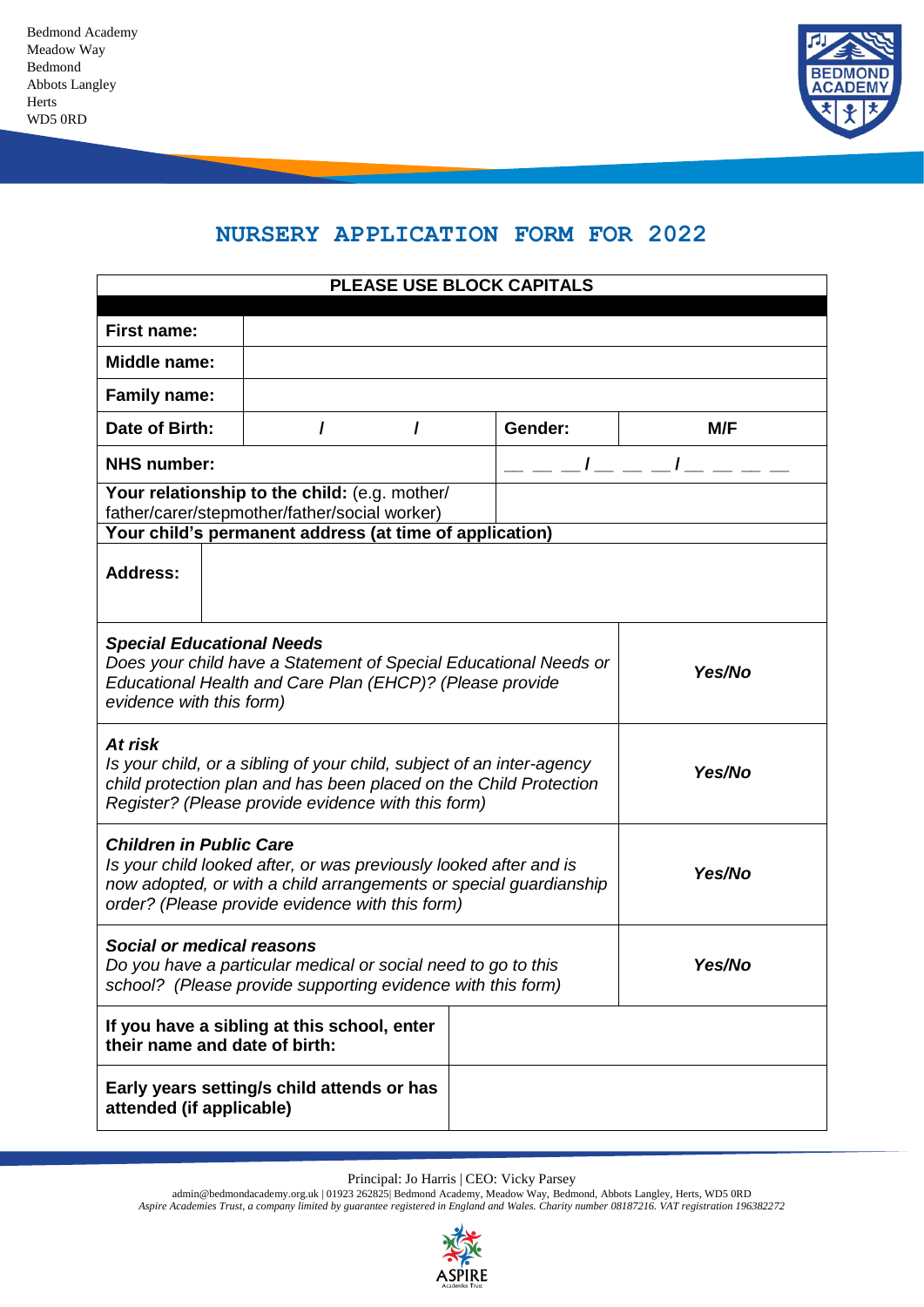**2 nd choice 3 rd choice**



|                                                                             | If you are claiming the additional 15<br>hours with another provider, please give<br>details of the provider and their address |  |  |                               |                               |  |
|-----------------------------------------------------------------------------|--------------------------------------------------------------------------------------------------------------------------------|--|--|-------------------------------|-------------------------------|--|
|                                                                             | and telephone number:                                                                                                          |  |  |                               |                               |  |
| please enter here:                                                          | If you have any other requirements                                                                                             |  |  |                               |                               |  |
| Please complete the details for both parents if living at the same address: |                                                                                                                                |  |  |                               |                               |  |
|                                                                             |                                                                                                                                |  |  | <b>Parent/carer 1 details</b> | <b>Parent/carer 2 details</b> |  |
| Title:                                                                      |                                                                                                                                |  |  |                               |                               |  |
| Forename:                                                                   |                                                                                                                                |  |  |                               |                               |  |
| Surname:                                                                    |                                                                                                                                |  |  |                               |                               |  |
| DOB:                                                                        |                                                                                                                                |  |  |                               |                               |  |
|                                                                             | <b>National Insurance Number:</b>                                                                                              |  |  |                               |                               |  |
| applicable):                                                                | <b>National Asylum Support</b><br>Service (NASS) Number (if                                                                    |  |  |                               |                               |  |
| <b>Address:</b>                                                             |                                                                                                                                |  |  |                               |                               |  |
|                                                                             |                                                                                                                                |  |  |                               |                               |  |
| <b>Email address:</b>                                                       |                                                                                                                                |  |  |                               |                               |  |
| <b>Telephone numbers:</b>                                                   |                                                                                                                                |  |  |                               |                               |  |
| Daytime:                                                                    |                                                                                                                                |  |  | <b>Mobile:</b>                |                               |  |
| I confirm that the details above are correct to the best of my knowledge.   |                                                                                                                                |  |  |                               |                               |  |
| Signature of parent/carer:                                                  |                                                                                                                                |  |  |                               |                               |  |
| Please list below the settings you have applied for in order of preference: |                                                                                                                                |  |  |                               |                               |  |
| <b>Name and Address of Setting</b>                                          |                                                                                                                                |  |  |                               |                               |  |
| 1 <sup>st</sup> choice                                                      |                                                                                                                                |  |  |                               |                               |  |

Principal: Jo Harris | CEO: Vicky Parsey

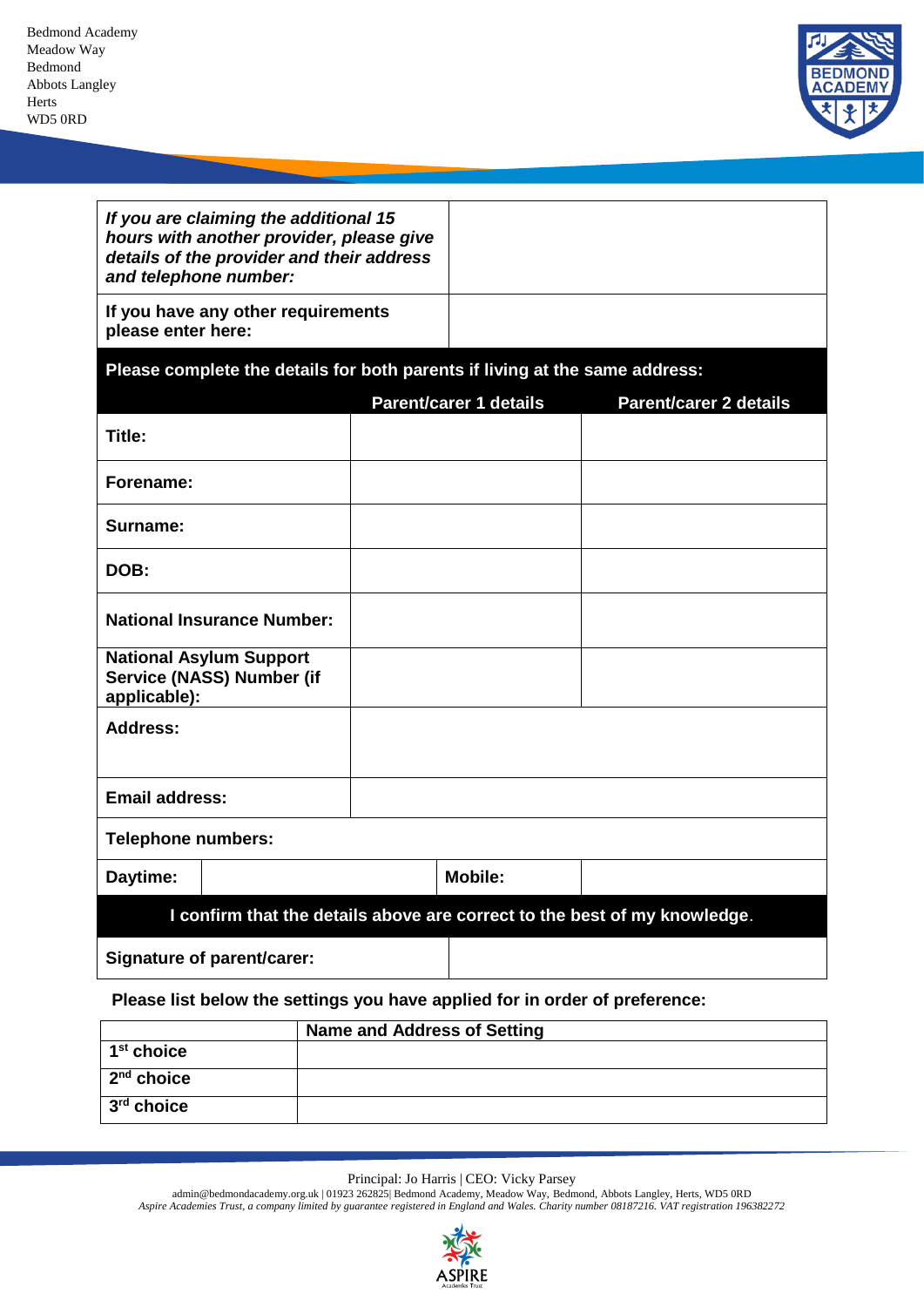

*Please note liaison may take place with other settings you have applied for.*

## **DECLARATION**

The information I have given on this form is complete and accurate. I understand that my personal information will be held securely and will be used only for local authority purposes.

I agree to Bedmond Academy using this information to consider my application for a nursery place. I understand that if any part of this completed application form is found false the offer of a place will be withdrawn.

I understand that the completion of an application form does not guarantee a place in the nursery class.

I understand that, if offered a place in the nursery class, I will have to apply separately for a place in reception.

Signature of parent/guardian: …………………………………………..… Date: …..…………

**Thank you for completing this information.** 

**Please return to the school office at Bedmond Academy by Friday 25th February 2022.** 

**We also require a copy of two recent (within the last 3 months) forms of address evidence if you do not have any other children at our school. We cannot process an application without this documentation.**

**Any application received after this date will be classed as a late entry and will reduce your chance of getting a Nursery place at Bedmond Academy.** 

Principal: Jo Harris | CEO: Vicky Parsey

admin@bedmondacademy.org.uk | 01923 262825| Bedmond Academy, Meadow Way, Bedmond, Abbots Langley, Herts, WD5 0RD *Aspire Academies Trust, a company limited by guarantee registered in England and Wales. Charity number 08187216. VAT registration 196382272*